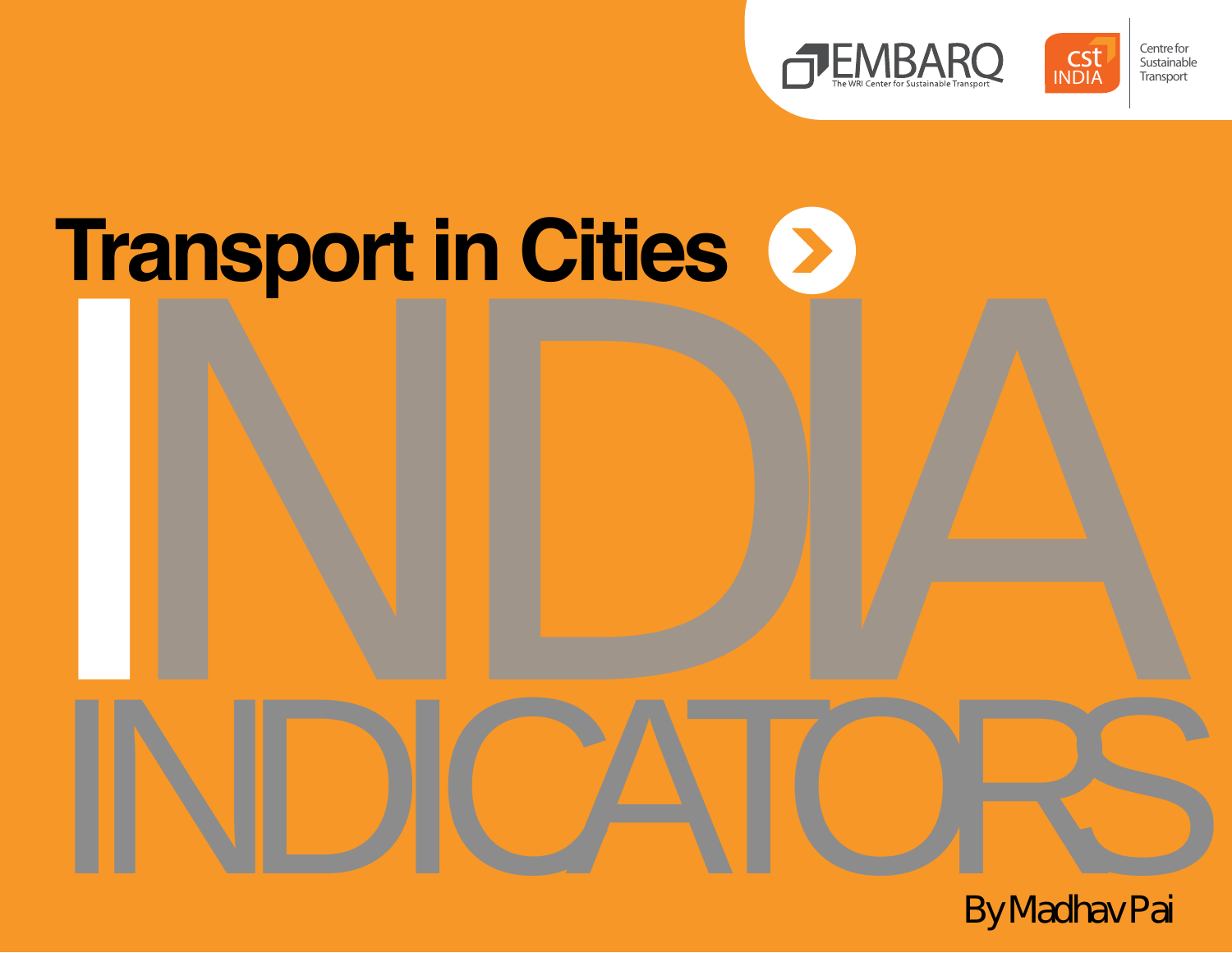

This study compares basic transport and air quality indicators for 12 Indian cities. These indicators are reported in city development plans, comprehensive mobility plans, comprehensive traffic and transport studies and detailed project reports submitted to the Ministry of Urban Development between 2005 and 2007. The list was created with an intention to include, metropolitan cities, cities with ongoing or future BRT projects. We divided the 12 cities into three categories, "metro" cities (Chennai, Mumbai, and Delhi), "millennium bloomers" (Ahmedabad, Bangalore and Pune) and "now exploding" (Bhopal, Indore, Jaipur, Mysore, Rajkot and Surat).

Some significant observations from the transport indicators are as follow:

1. All cities classified as "now exploding" will double in size by 2021.

2. Average travel distances for the metropolitan cities and Bangalore is over eight kilometers. For the rest of the cities it is currently at six kilometers or below.

3. At current median household levels in these cities the rate of growth for two wheelers has slowed down and rate of growth of cars is increasing rapidly.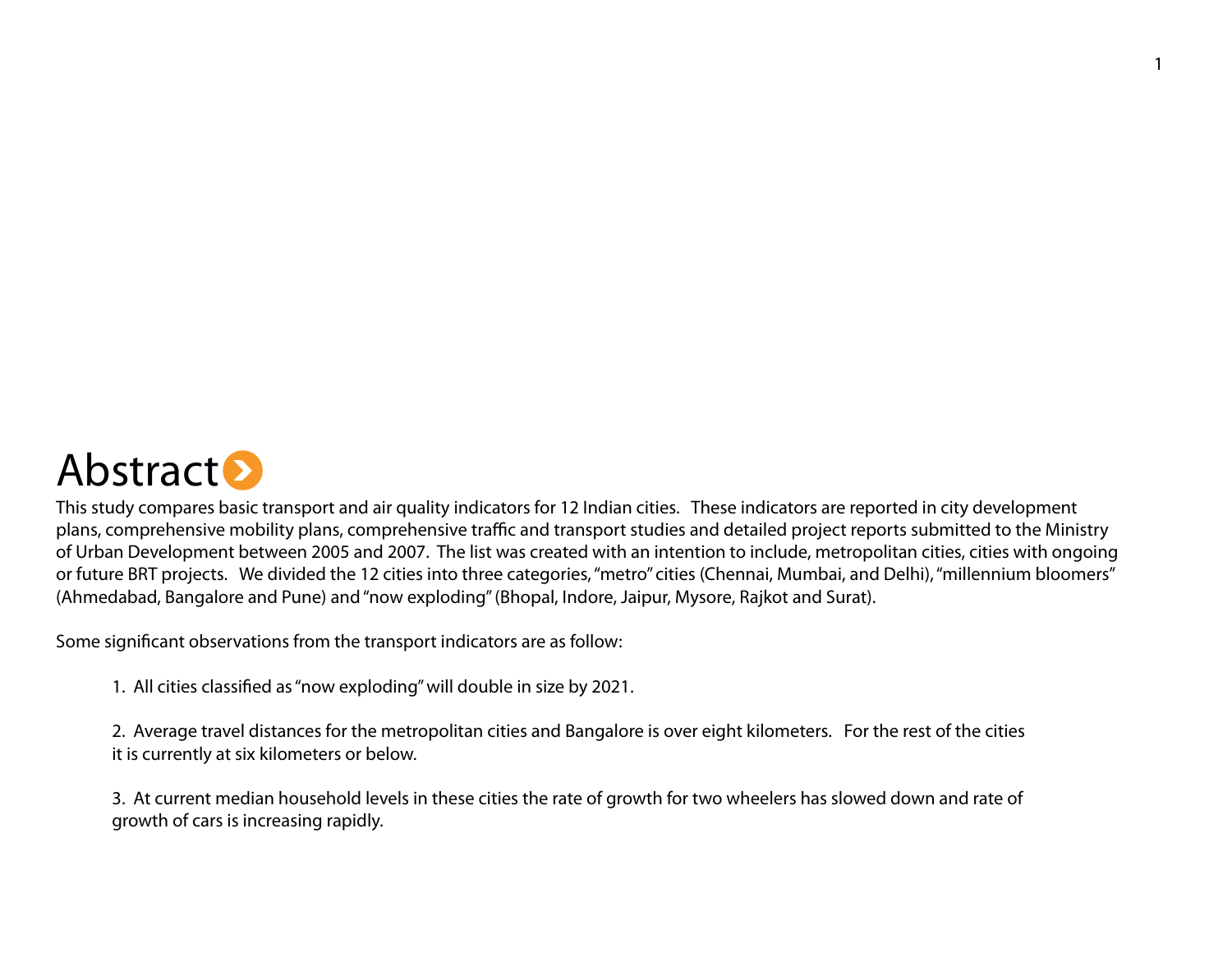

# **Introduction**

India has underway an ambitious, globally unique attempt to renew its urban infrastructure and reform the political, institutional and financial relationships between national, state, and city levels of government that have impeded sustainable city development heretofore. The Jawaharlal Nehru National Urban Renewal Mission (Jn NURM) combines an offer of financial support for infrastructure projects, under a cost-sharing arrangement with the states and local governments, linked to a carefully structured governance model, that includes both central assistance and mandatory and optional reforms.

As per JnNURM regulations the Ministry of Urban Development (MoUD) requires cities to develop citywide development plans (CDP's), comprehensive mobility plans (CMP's) and detailed project reports (DPR's) to become eligible to receive finanical support.

This study was conceived with an aim to build a database of transport and air-quality indicators from the projects sent to MoUD for approval under JnNURM and to perform preliminary comparative analysis of these indicators. The report will also indicate possible gaps in data collection and analysis and address opportunities for sustainable urban transportation.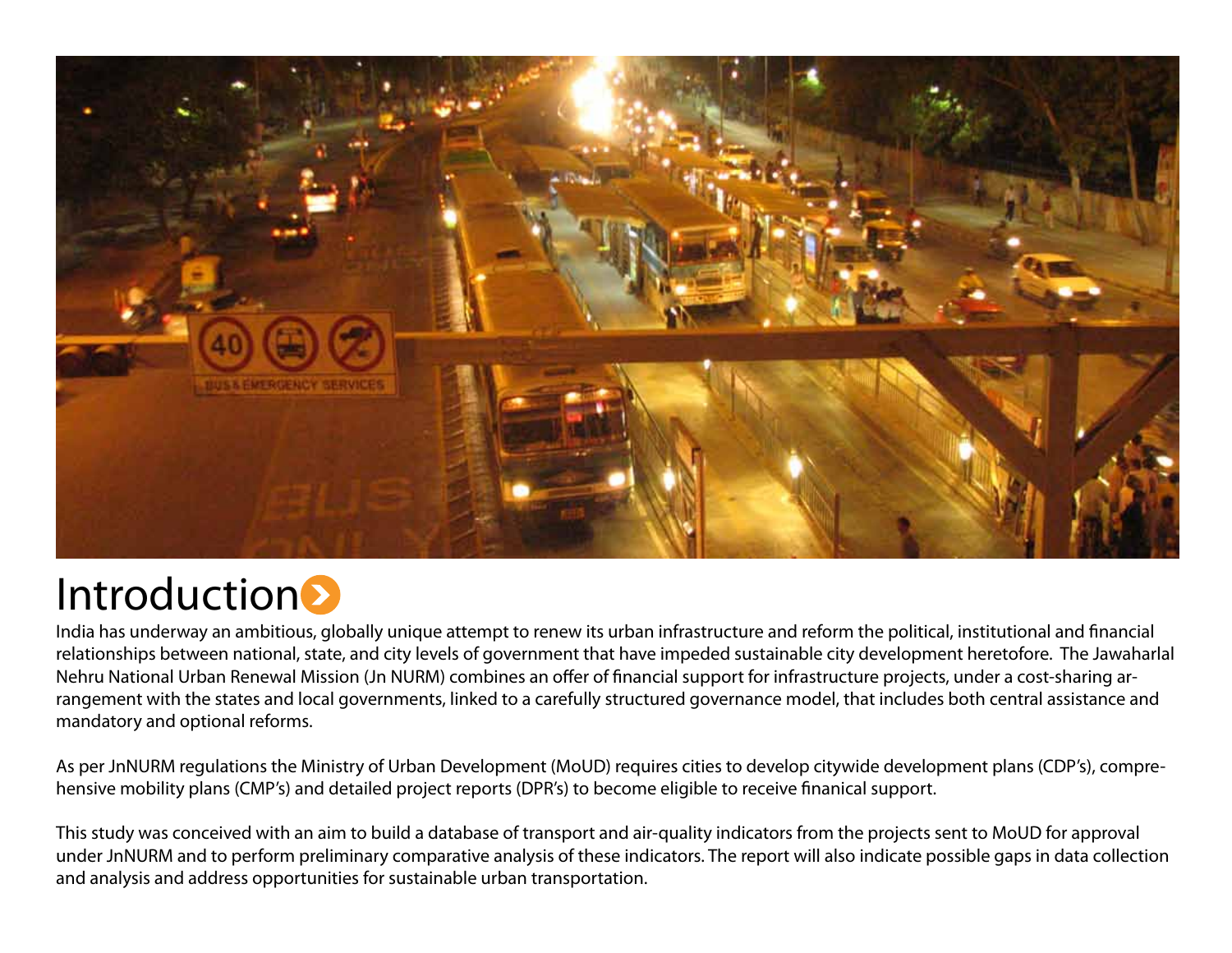# JnNURM and NUTP  $\odot$

The JnNURM was launched in 2005 with a focus on efficiency of urban infrastructure and service delivery mechanisms, including community participation and accountability of urban local bodies (ULBs)/ parastatal agencies towards citizens. The duration of the mission is seven years beginning from the year 2005-06 and it identifies a requirement of 1,20,536 crore (28 billion USD) of investment in urban infrastructure in 63 cities across the nation. The ambitious program has two sub-missions: one focused on services for urban poor and the other focused on infrastructure development. The latter is administered by Ministry of Urban Development (MoUD) and includes projects in water supply and sanitation, sewerage, solid waste management, road network, urban transport and redevelopment of old areas in the cities. The JnNURM window is open until 2011.

The National Urban Transport Policy (NUTP) was launched in mid-2006 by the MoUD. The NUTP was created to ensure safe, affordable, quick, comfortable, reliable and sustainable access for the growing number of city residents to jobs, education, recreation and such other needs within our cities. The underlying aim is to create a policy that would lead to building people centric urban transport instead of being focused on improving conditions for private motor vehicles. To realize its objective it recommends: integrated land use and transport planning, equitable allocation of road space, priority to public transport, priority to non-motorized transport, discourage use of personal motor vehicles, coordinated planning and association with private sector. After the launch of the NUTP a crucial decision was made for all urban transport projects to receive financial assistance under JnNURM to conform to the NUTP. These reforms and the related National Urban Transport Policy (NUTP) guidelines provide an unprecedented pull from the center, motivating states and cities across India to attempt to design and implement BRT and other sustainable transport solutions, all at the same time.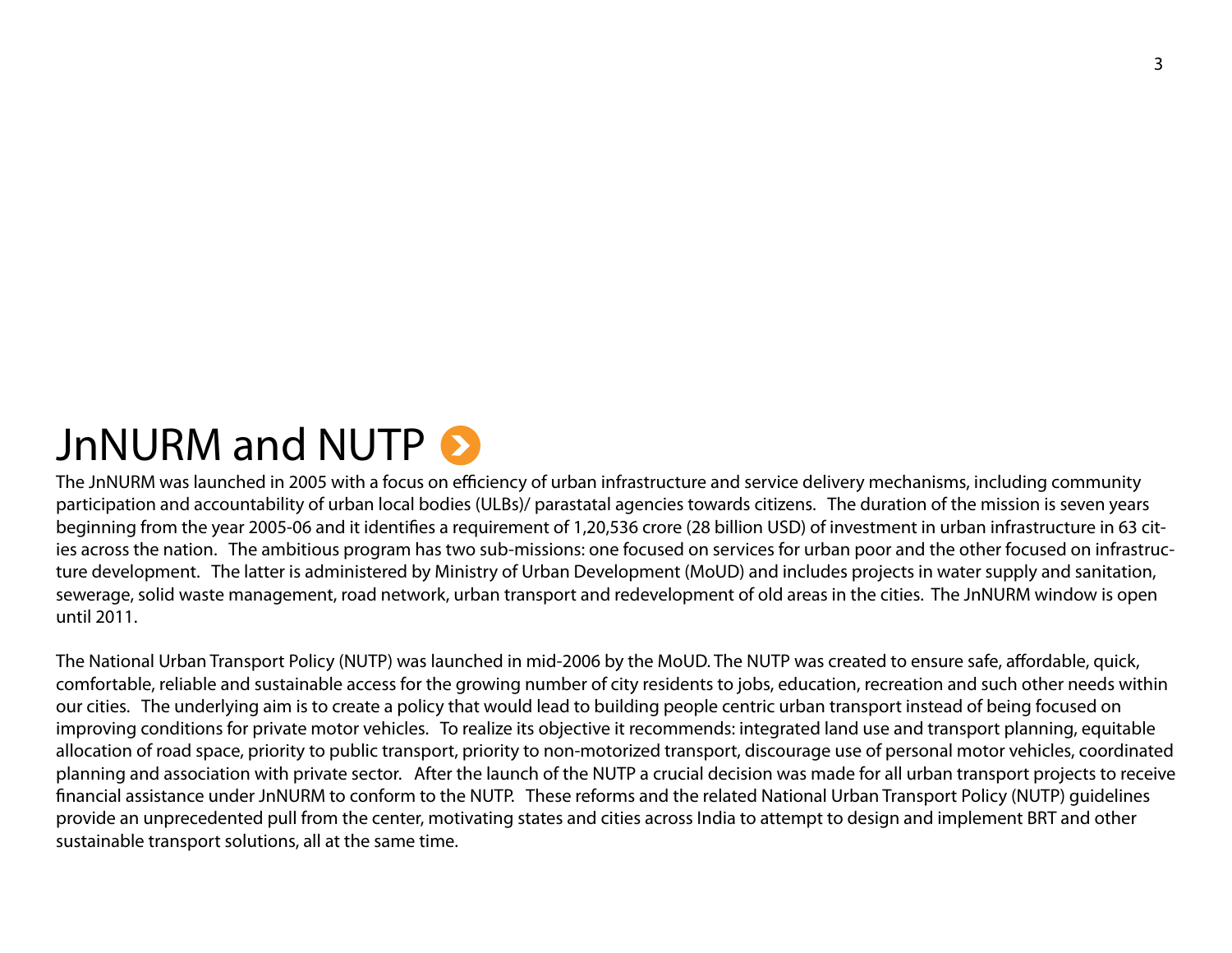

| City             | <b>State</b>     |
|------------------|------------------|
| Ahmedabad        | Gujurat          |
| <b>Bangalore</b> | Karnataka        |
| <b>Bhopal</b>    | Madhya pradesh   |
| Chennai          | Tami nadu        |
| Delhi            | Delhi            |
| Indore           | Madhya pradesh   |
| Jaipur           | Rajasthan        |
| Mumbai           | Maharashtra      |
| <b>Mysore</b>    | <b>Karnataka</b> |
| Pune             | Maharashtra      |
| Rajkot           | Gujurat          |
| Surat            | Gujurat          |

4

# CITY SELECTION 8

The city selection was done with an intention to include, metropolitan cities, cities with ongoing or future BRT projects. We divided the cities into three categories, metropolitan cities (Chennai, Mumbai, and Delhi), millenium bloomers (Ahmedabad, Bangalore and Pune) and now exploding (Bhopal, Indore, Jaipur, Mysore, Rajkot and Surat). Based on the available budget we were limited to 12 cities. We made a decision to leave out "metropolitan city" Kolkata and "millennium bloomer" Hyderabad to include more cities in the "now exploding" category. The map above shows the cities and the table lists them.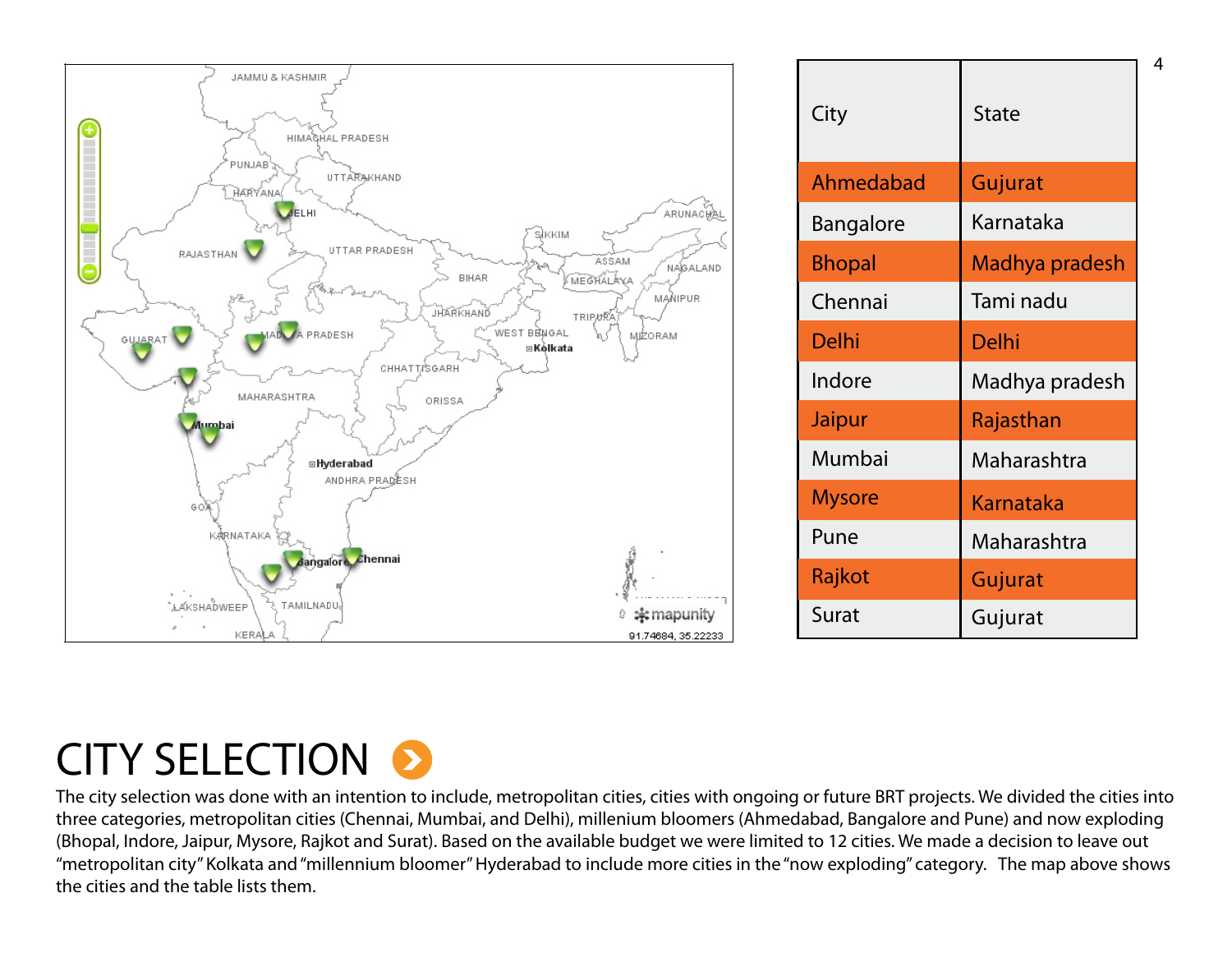# Legend



Metro Cities: Chennai, Delhi, and Mumbai



Millenium Bloomers: Ahmedabad, Bangalore and Pune



Now Exploding: Bhopal, Indore, Jaipur, Mysore, Rajkot and Surat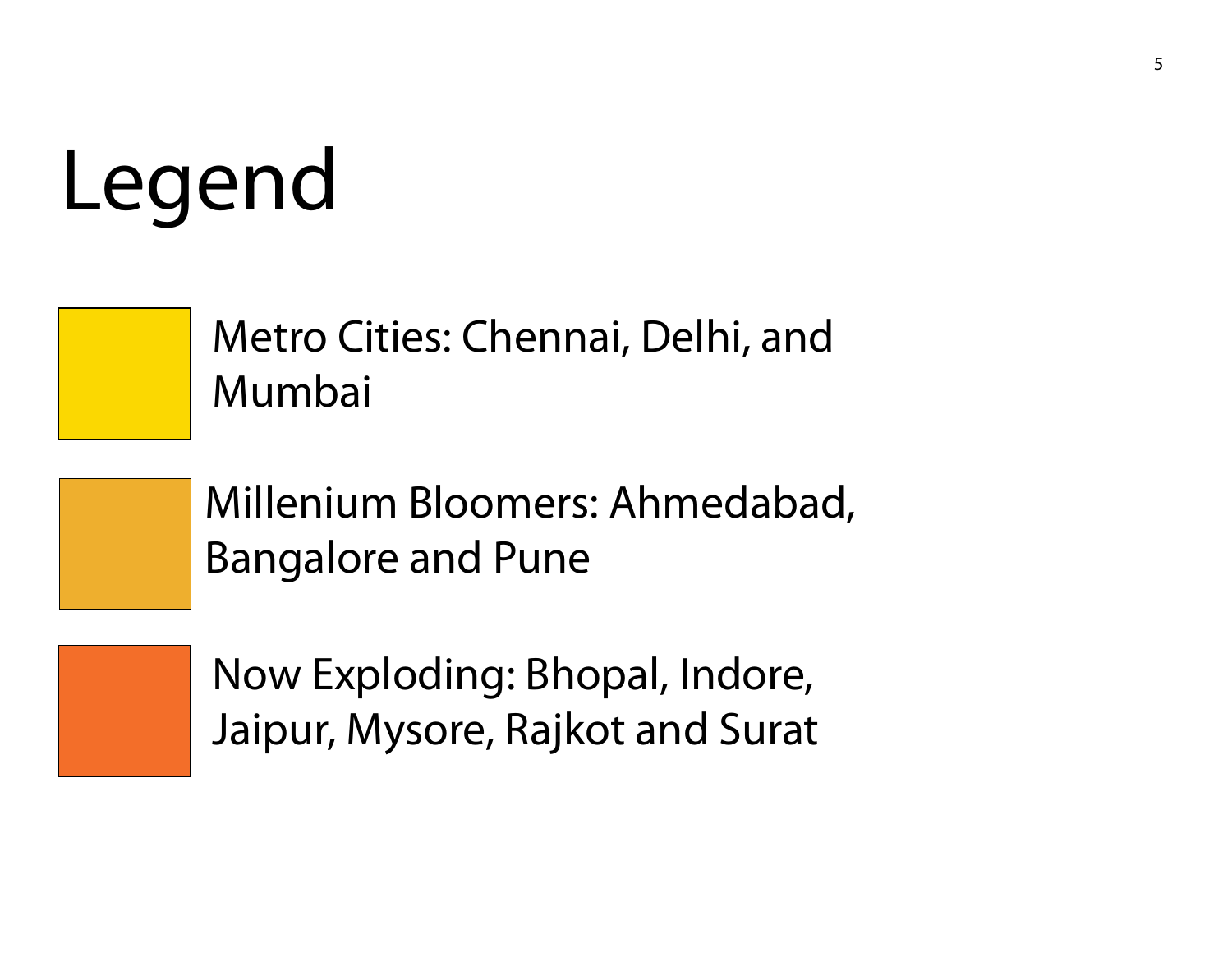# Density of Indian Cities **o**

people per hectare



### Population Density

Population data is from the 2001 census. 2021 population projections used for analysis of growth trends are from comprehensive mobility plans submitted by cities. City limits are defined as per latest municipal jurisdiction boundaries. Three cities Mumbai, Pune and Bangalore show two values for density due a recent trend to annex adjoining villages into the municipal jurisdiction. This data was available only for 3 cities. This is done to allow planned comprehensive development.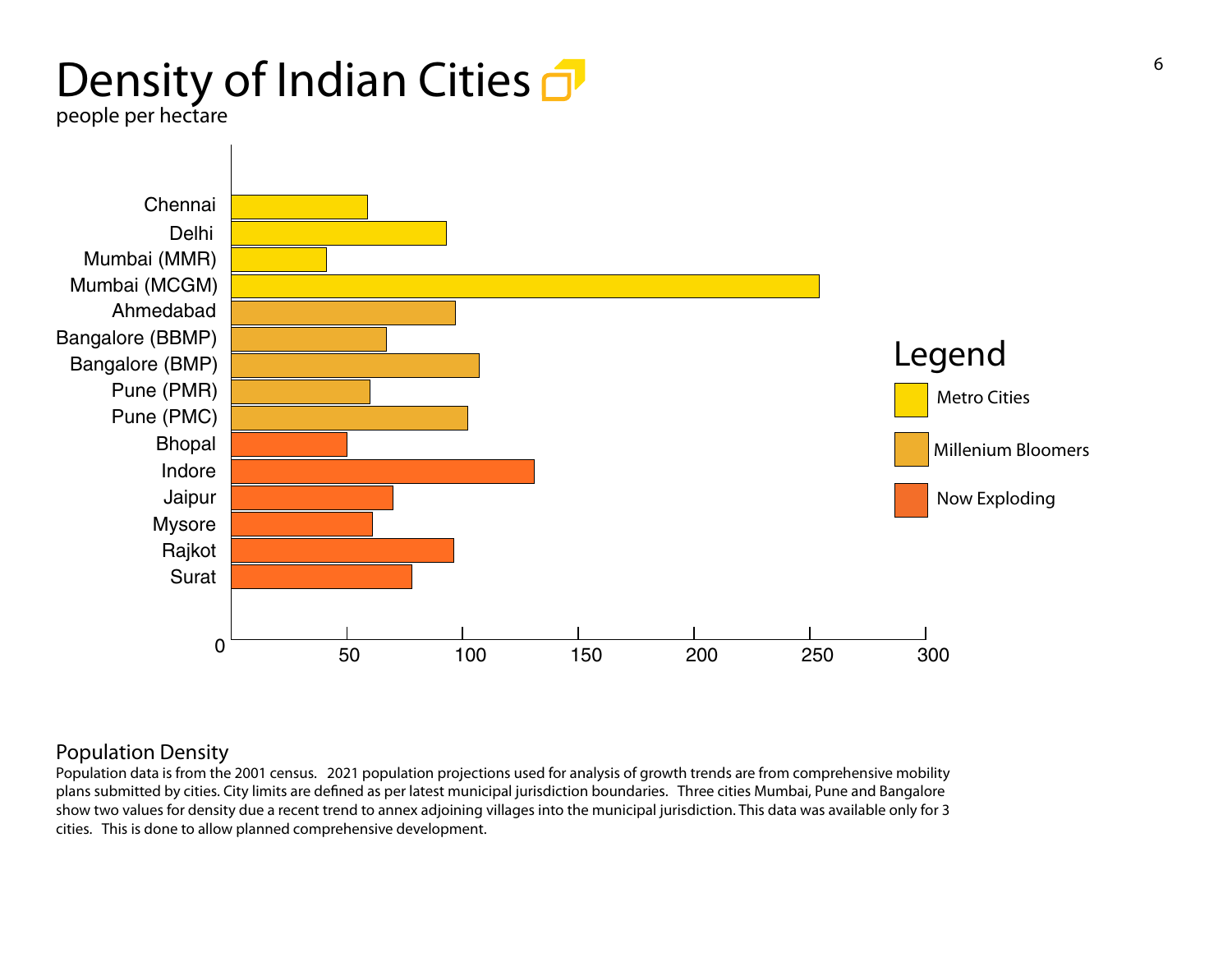### Population Growth  $\Box$ 2001 - 2021





### Population Growth

Bangalore is the only city projected to grow less than 50% in the next 20 years. All cities classified as now exploding are projected to double their population by 2021.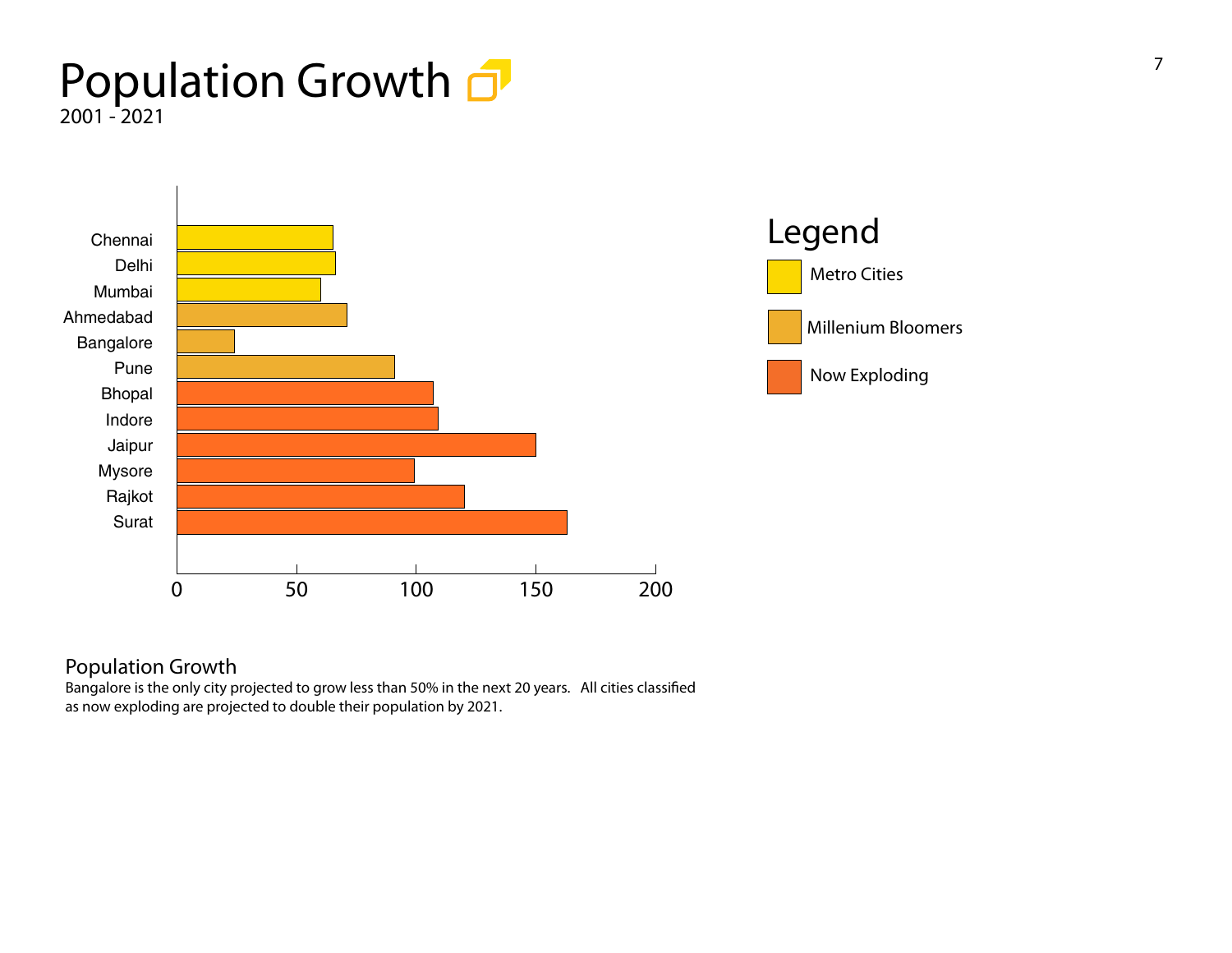# Average Trip Length O

kilometers



### Mobility

Average daily trip lengths for metro cities and Bangalore are over 8 km. All other cities are at 6 km or less. These cities will see an increase in trip lengths in the coming year. Based on literature from around the world shows an increase in per capita trip making and trip lengths with

- 1. Increasing income
- 2. Increased participation of women in the labor force
- 3. Industrial restructuring towards a service oriented economy.

All cities are showing this trend.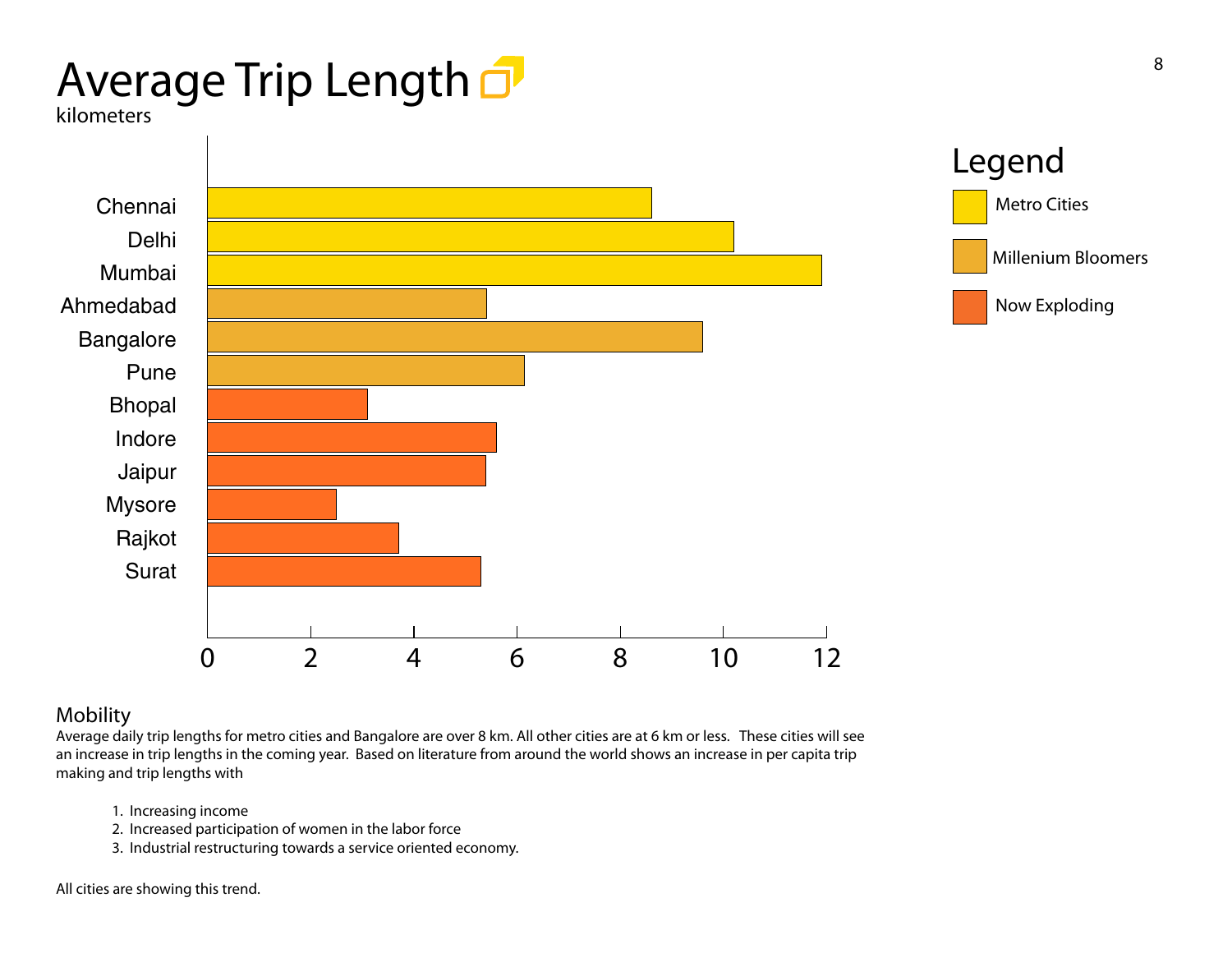

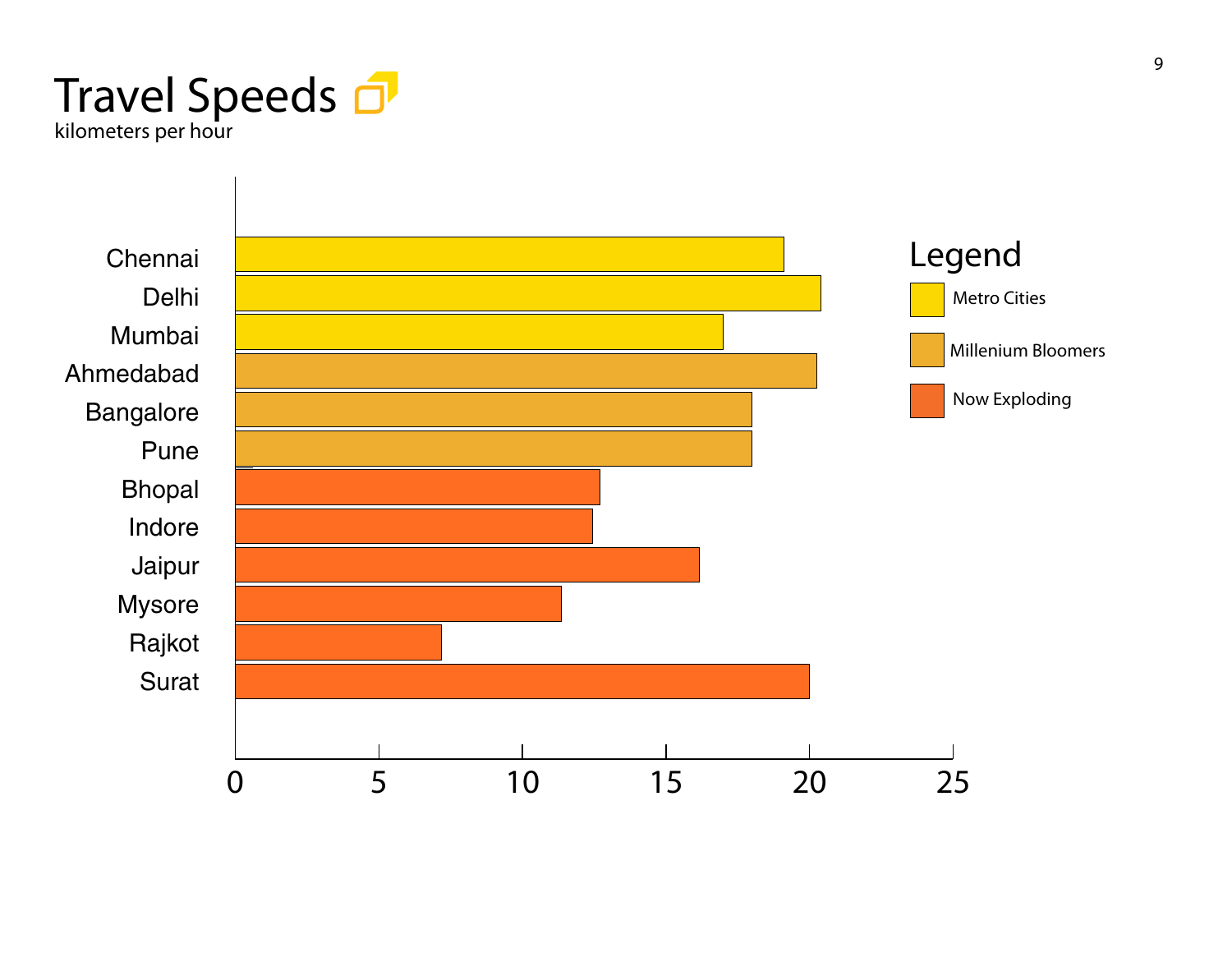# Non-Motorized Transport Mode Share  $\overline{a}$



### Non-motorized transport

All cities show an extremely high use of non-motorized transport. The data is from 2-3 years ago and some recent reports suggest these shares have decreased in this duration. Except for the 5.6 km busway in Delhi and 10 km exclusive bikeways in Pune there is no dedicated infrastructure for bicyclists in any of the cities. Wherever provided footpaths are not continuous and encroached upon. Indore is a good example for a city with no footpaths. Most cities in the "now exploding" category have no footpaths at all.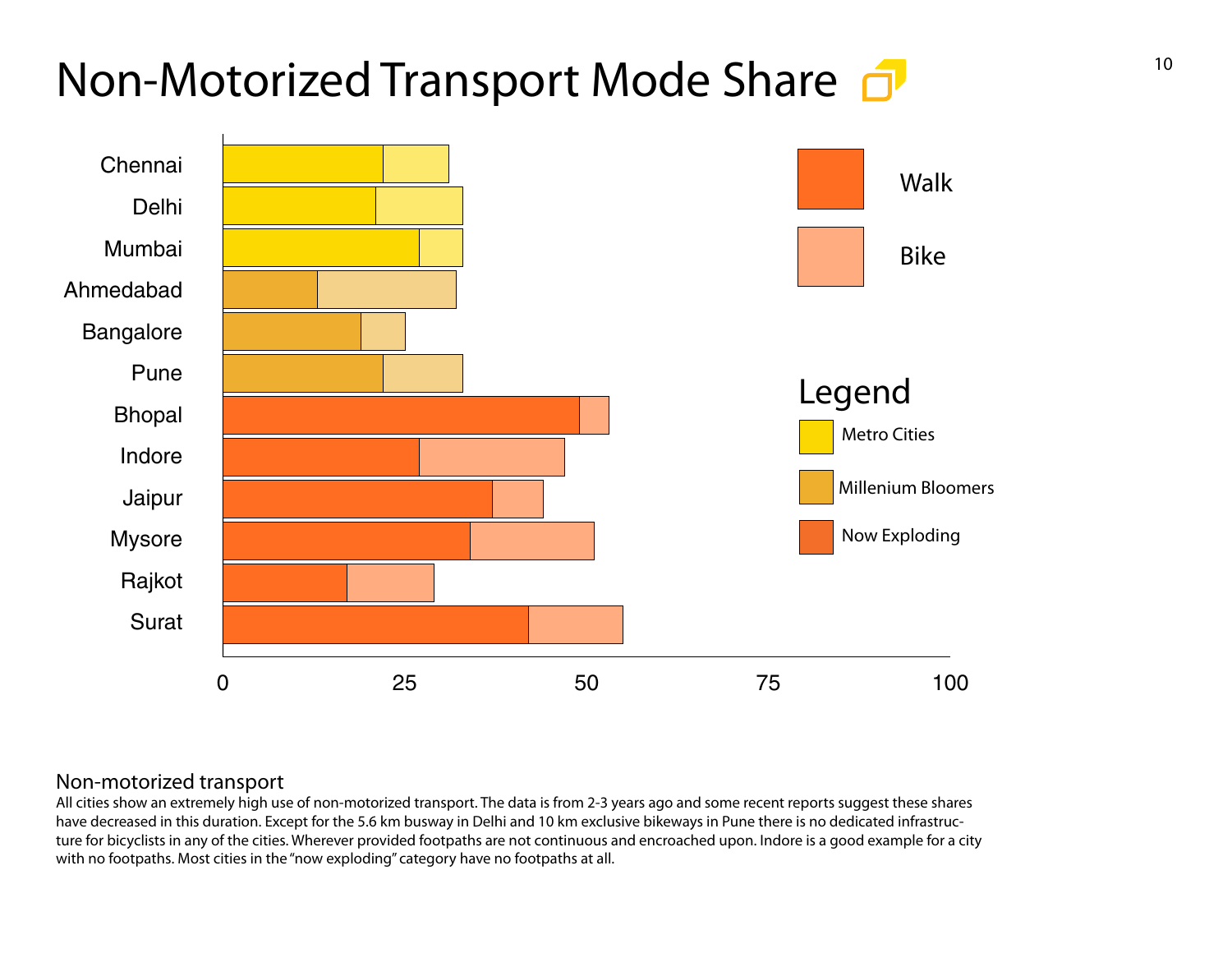### 11 Public Transport & Intermediate Public Transport modal share



### Public transport & intermediate public transport

Public transport and informal public transport are presented on the same indicator. In some cities it is very difficult to differentiate between the services. Buses operate under the state carriageway contracts, operations are irregular, unorganized and of poor quality. Informal public transport includes mini-buses, maruti vans, tempos and shared auto rickshaws (3, 4, 6 and 8 seater). Mumbai shows the highest share of public transport (pt) 52%. Mumbai and Chennai have heavy rail system and Delhi had Metro system. Bangalore is building a metro. Delhi inaugurated a 5.6 km BRT corridor in May of 2008. Ahmedabad, Pune, Jaipur, Indore, Surat, and Rajkot have approved BRT projects under JnNURM and are in implementation stage. Bhopal and Mysore have BRT projects in planning stage. It will de interesting to see how public transport mode shares react to these new public transport systems.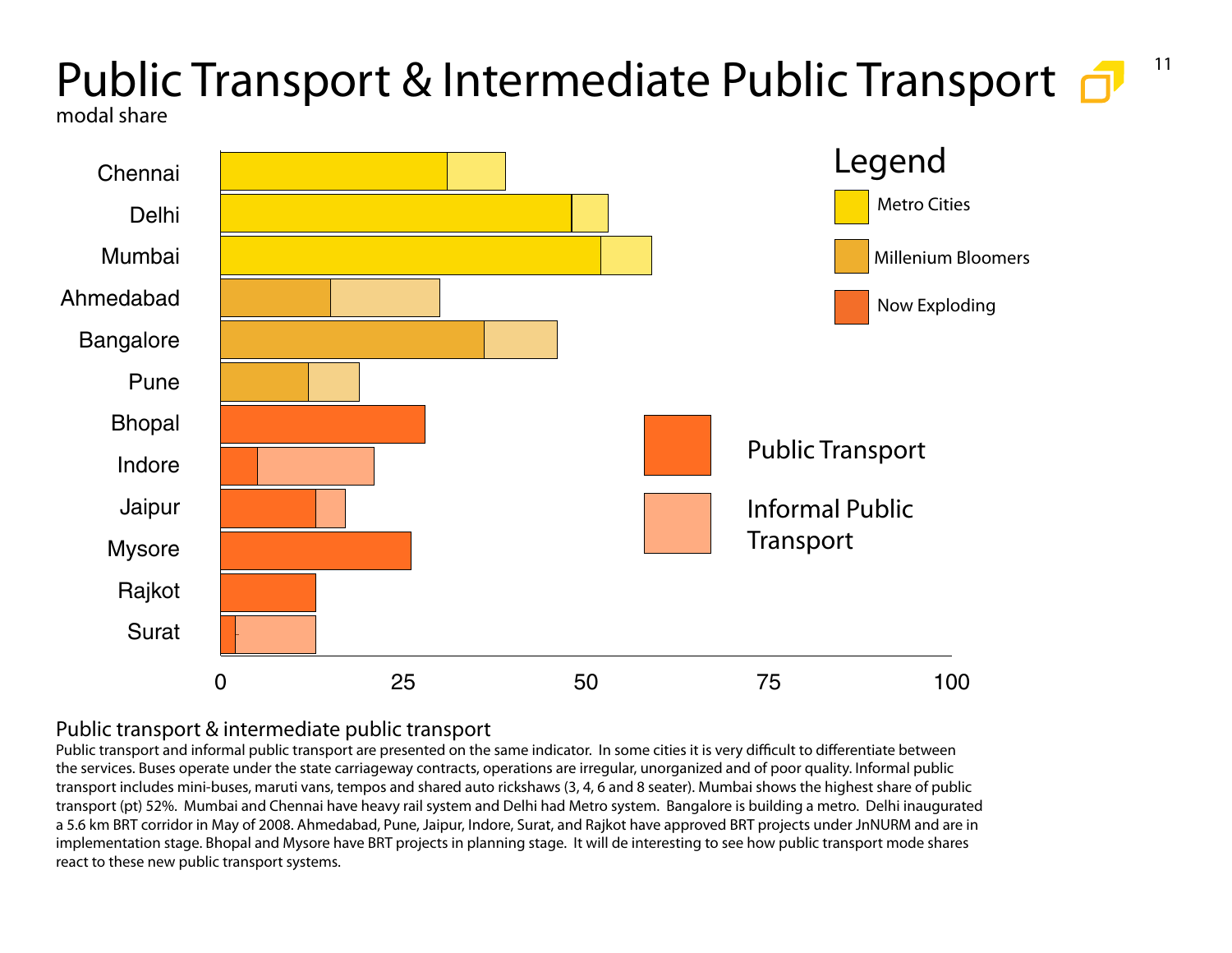# Two Wheeler Motorization  $\overline{d}$

two-wheelers per 1000 population

# Indian Cities Other Asian Cities



### Motorization

A regression of two-wheelers per 1000 population and median household income do not show good statistics for the given sample. Monthly median household incomes are in a range of 50 USD and 220 USD. At these levels two wheeler ownership and monthly household income level are not correlated.

11 of the 12 cities have higher motorization than the average for middle income Asian (MIA) cities. Indian cities have one of the highest two wheelers motorizations in the world. It will be interesting to see if it stabilizes at the current 300-400 per 1000 population mark or continue to grow. Literature from around the world suggests a trend to move from two wheelers to cars as income grows.

The Indian policy makers face a big dilemma, to provide facilities to improve travel conditions, to improve safety for two wheelers, to create more stringent emission standards or to not provide any enhanced infrastructure and hope that two wheelers stabilize at these levels, as new two wheeler users are about the same as the people moving from two wheeler to cars.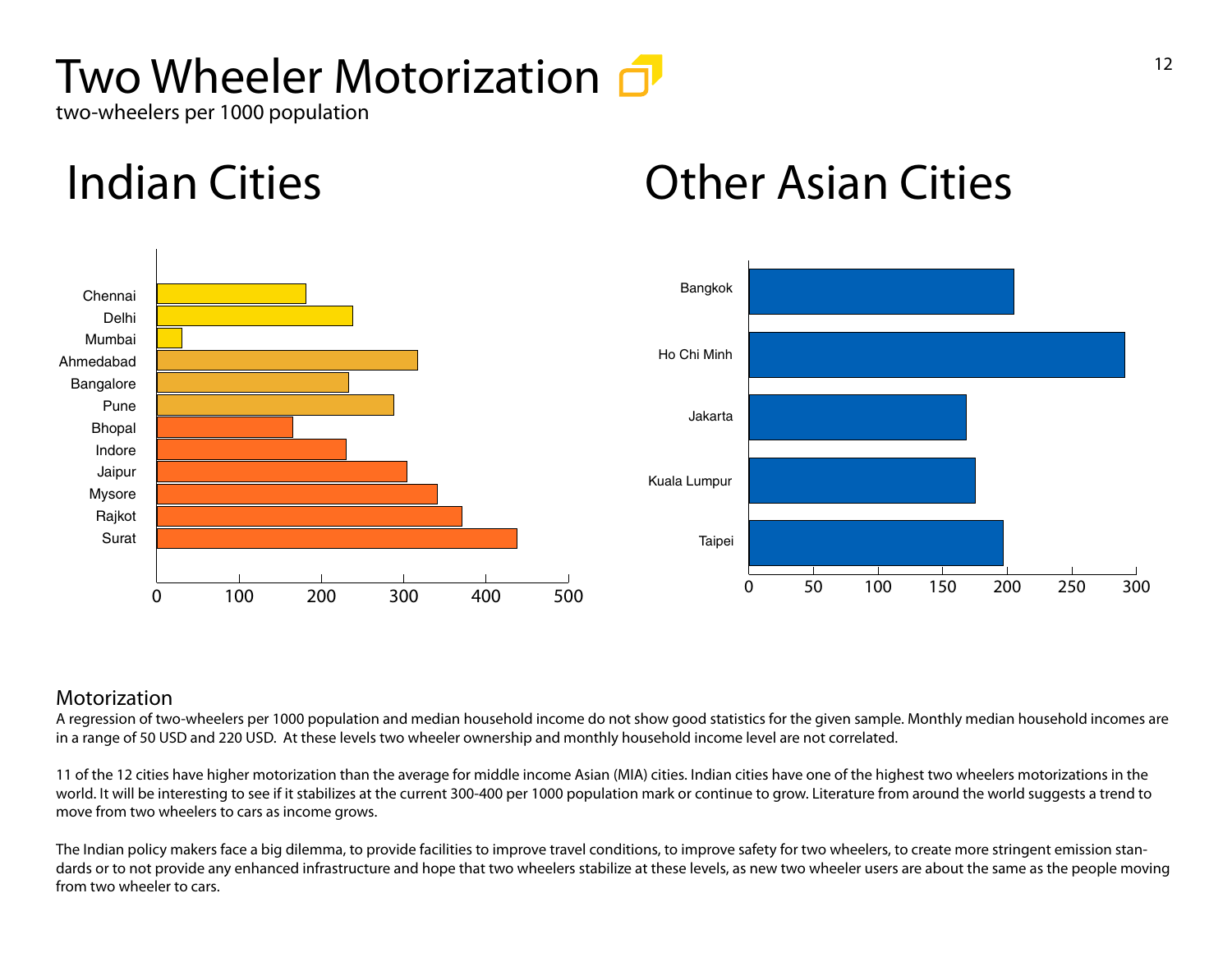# Median Household Income  $\Box$

and cars per 1000 population



The regression shows a clear correlation between car ownership and monthly household income for the given sample. On the whole car ownership is likely to increase with an increase in income levels. All 12 cities are well below the average of 198 cars per 1000 population26 for middle income Asian cities. Most cities are closer to the average of 38 cars per 1000 population26 for low income Asian cities. Delhi is the only city with more than 100 cars per 1000 population.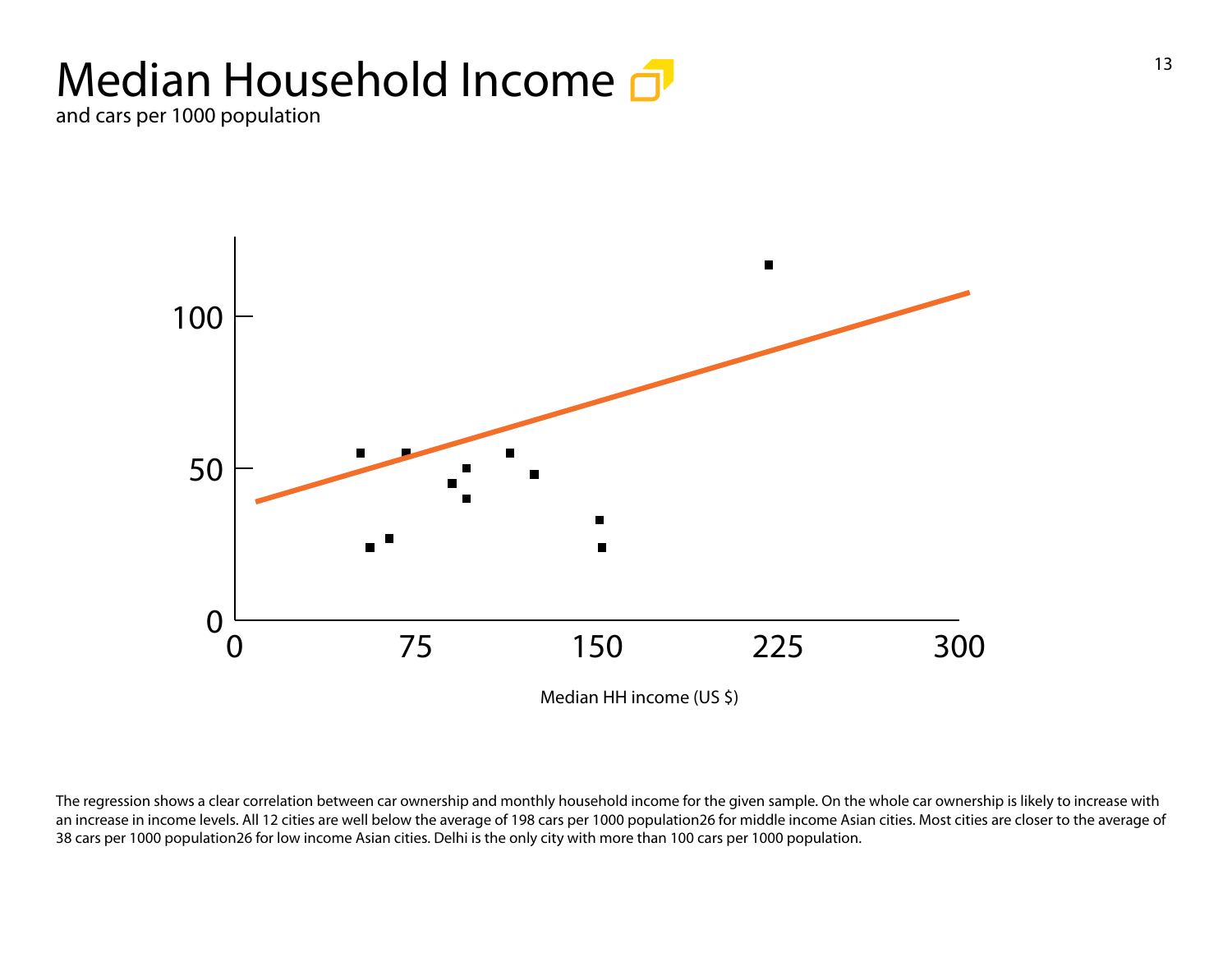# CO2 Emissions  $\overline{1}$ <sup>14</sup>

tons per capita per year



### CO2 emissions per capita per year

This graph shows a comparison of annual co2 emissions from the transport sector in terms of ton per capita per year. The figures range from 0.01 ton co2 per capita per year for Mysore to 0.11 ton per capita per year for Mumbai. Mumbai despite a high public transport mode share shows more co2 emission due to longer trip lengths and higher share of cars versus two wheelers. Fuel use and co2 emissions are 3-4 times higher for cars in comparison with two-wheelers. We foresee a significant increase in emissions as people shift from non-motorized transport to two-wheelers and two wheelers to cars.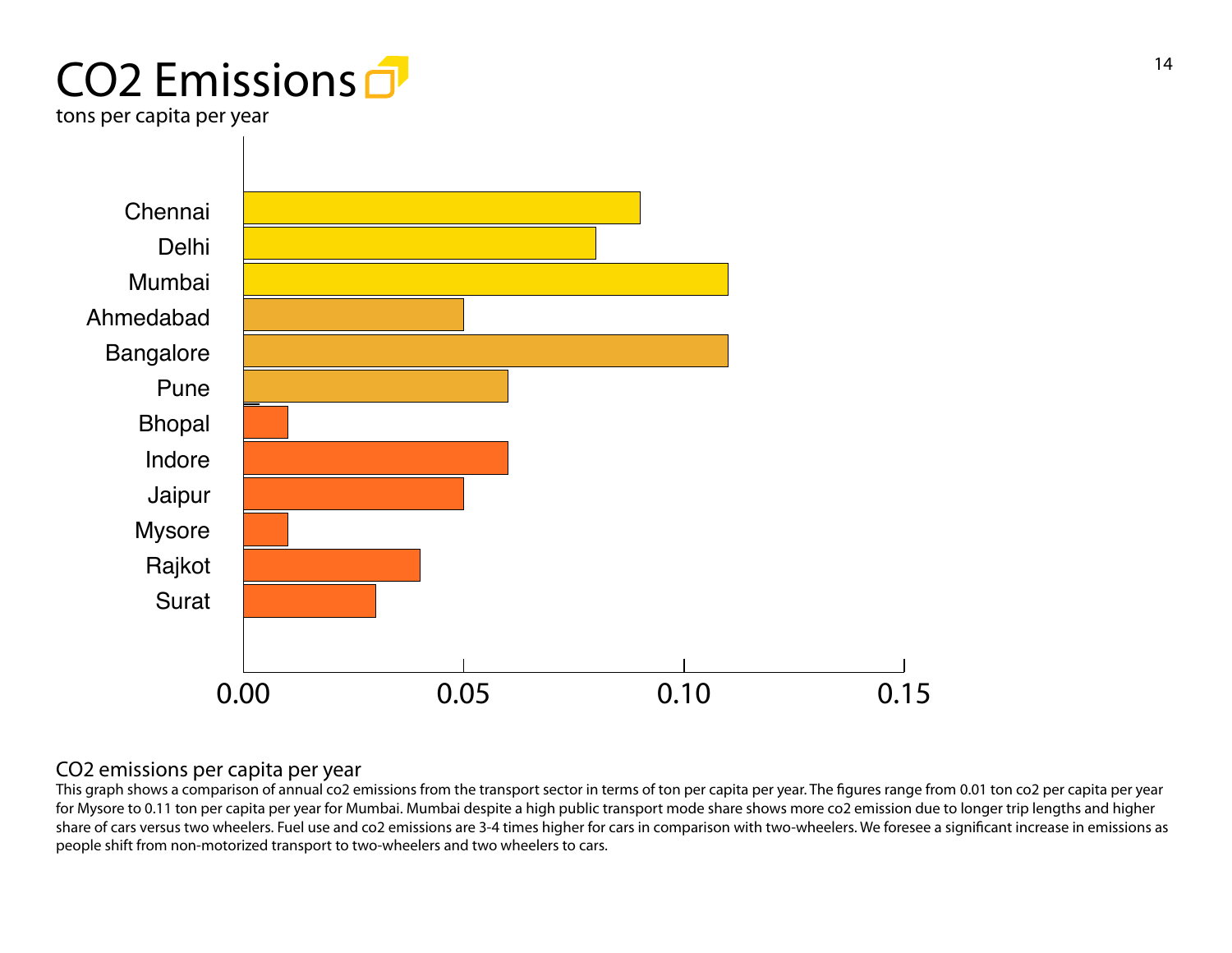

In all cities, incomes are growing rapidly; there is an increased participation of women in the labor force and industrial restructuring towards a service economy. Literature from other countries in this stage of development shows an increase in travel and average travel distances.

Tokyo, Osaka, Hong Kong, Singapore and Seoul all share a history of curtailing motorization for a significant period at an early stage of motorization. Much before it reached 150 vehicles per 1000 people. In Hong Kong, Singapore and Seoul, high-quality mass transit systems were not yet in operation when private vehicle restraint began. Slow motorization despite rapidly rising incomes allowed these cities a window of opportunity to invest in public transport and eventually provide substantial, high-quality public transport systems. They were able to maintain bus-based public transport usage at a high level until mass transit became affordable and was built. Public transport never became the mode of last resort or to be seen as only for the poor in these cities.

Indian cities are at this stage and are making investments to build mass transport systems. If the goal is to have transportation systems and motorization levels of high income Asian (HIA) countries two things are essential:

- 1. Measures to curtail motorization
- 2. Measures to ensure high quality for the mass transport systems in planning and implementation stage.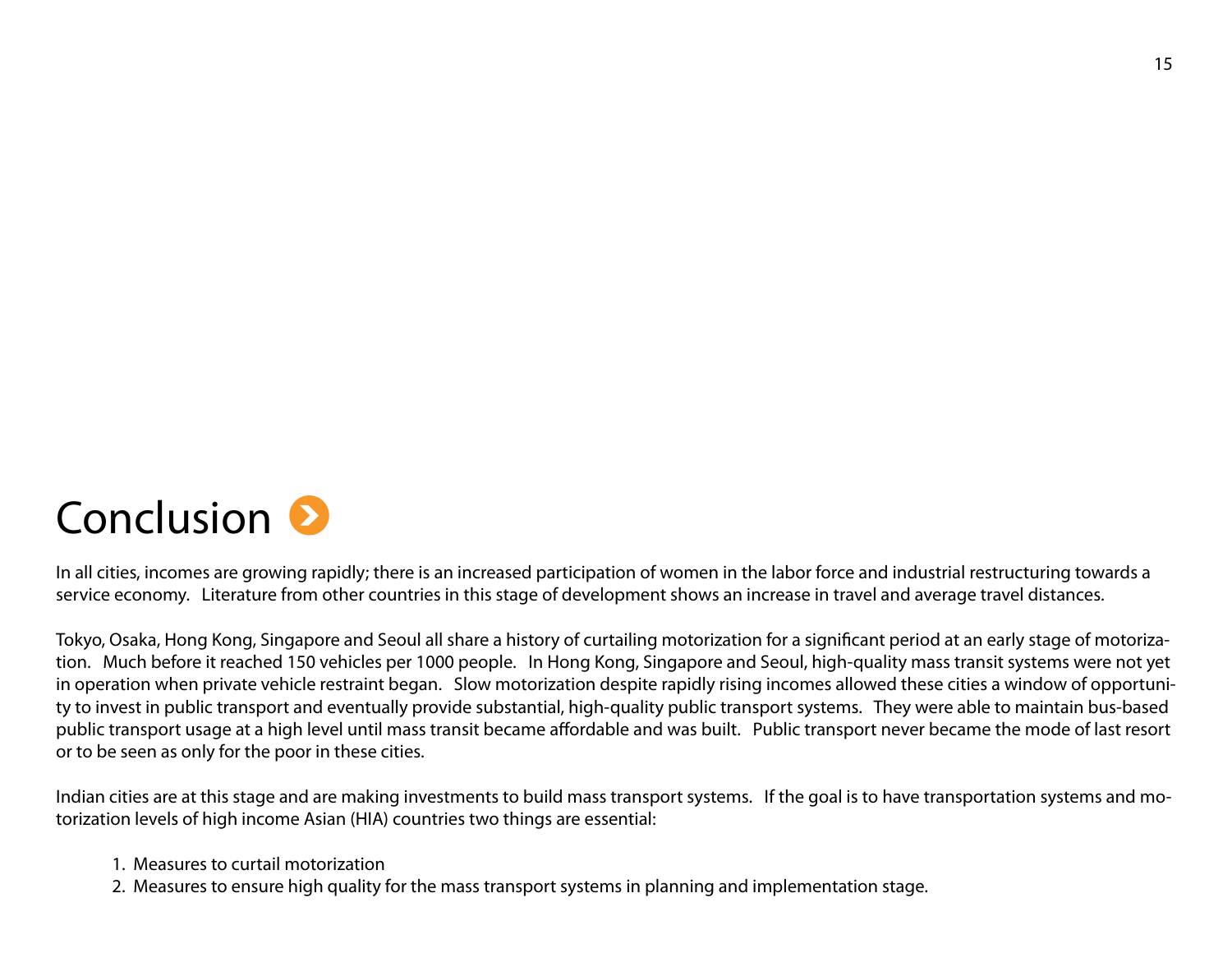## Future Data Needs  $\bullet$

This database is a representation of the transport situation in India around 2005. Very little archived data is available for cities outside the metros. Given the growth stage a lot of out cities are in an exercise of this scale should be conducted every 5 years. There is a need to collect data beyond what has been used in the paper to get more accurate estimates of energy consumption and social impacts. The following additional data should be collected to enhance this research and for future research.

- 1. Data on trip lengths by mode and by trip purpose (work, shop, recreation, education and other)
- 2. Clearer understanding of supply of informal public transport systems and demand served by them.
- 3. Clearer understanding of travel patterns in the non-motorized segment.
- 4. Data to study travel characteristics of two or more worker household
- 5. Data to assess the increase in participation of women in the labor force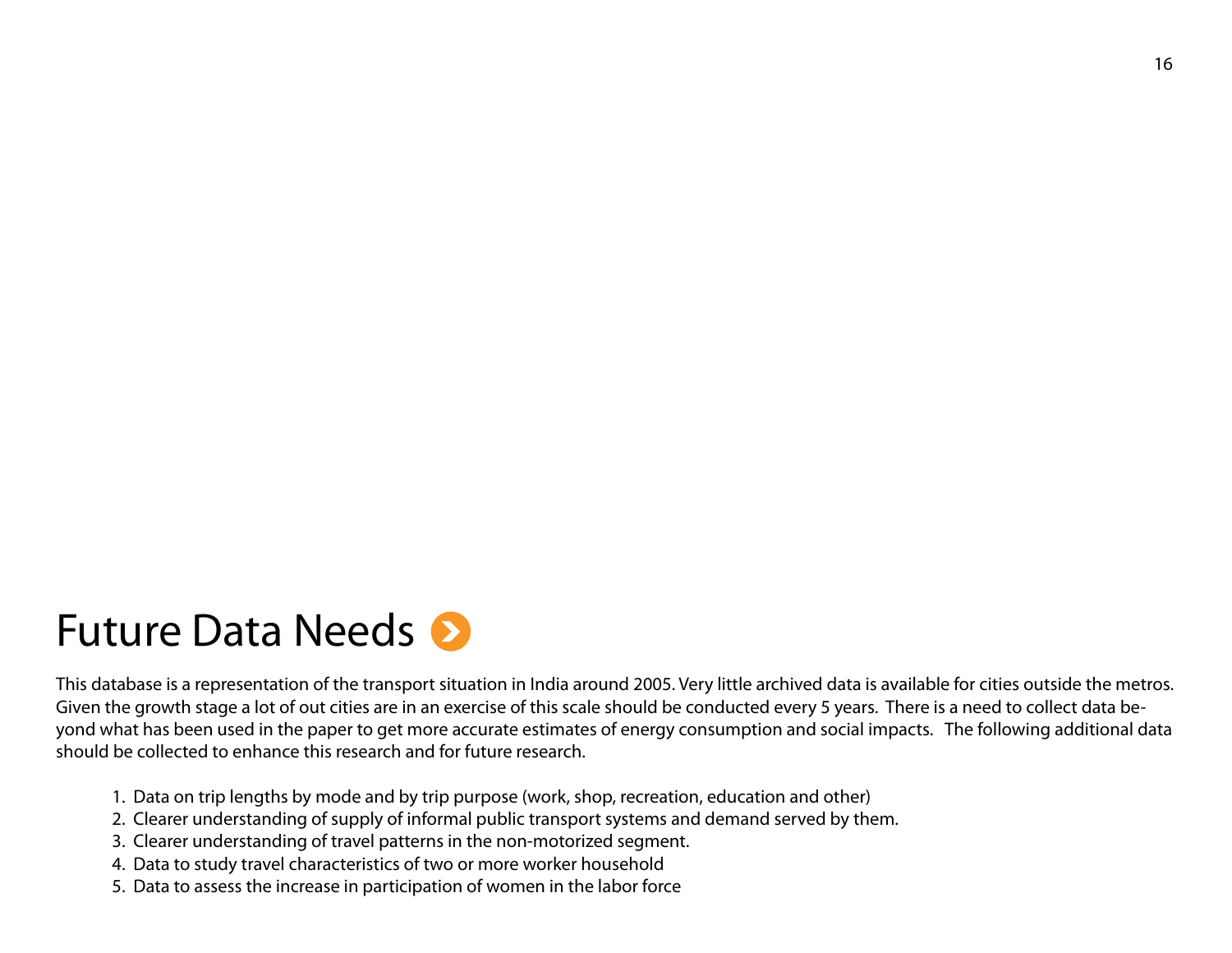

# Acknowledgements

The authors acknowledge and thank the Institute of Urban Transport (IUT) for their assistance in assembling the database of indicators. The preparation of this study was supported by Shell Foundation, Caterpillar Foundation and the Sustainable Urban Mobility in Asia –SUMA- project of Clean Air Initiative CAI-Asia. The views expressed in this report are those of the authors and do not necessarily reflect the views of EMBARQ – the World Resources Institute Center for Sustainable Transportation, or its strategic partners.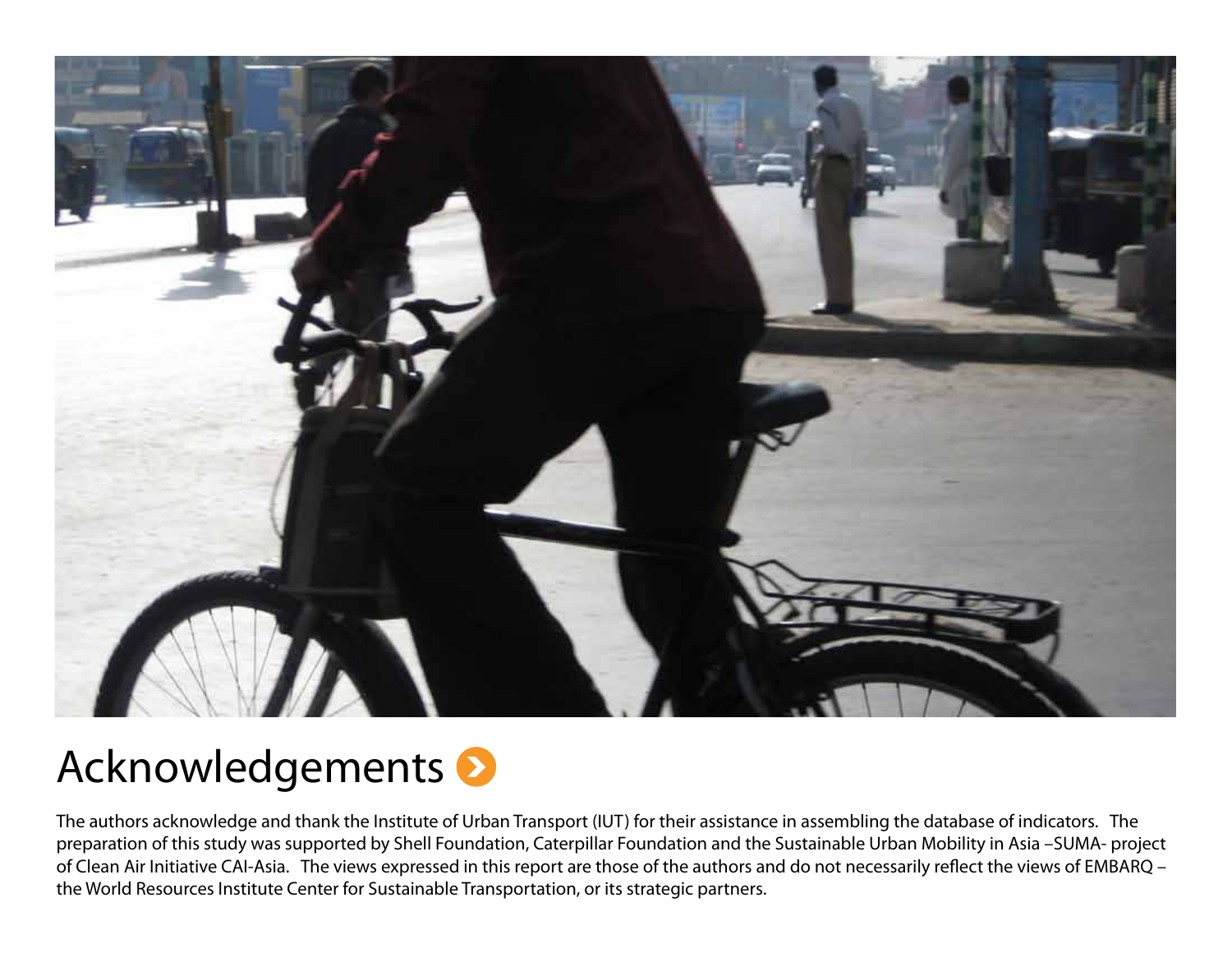The Data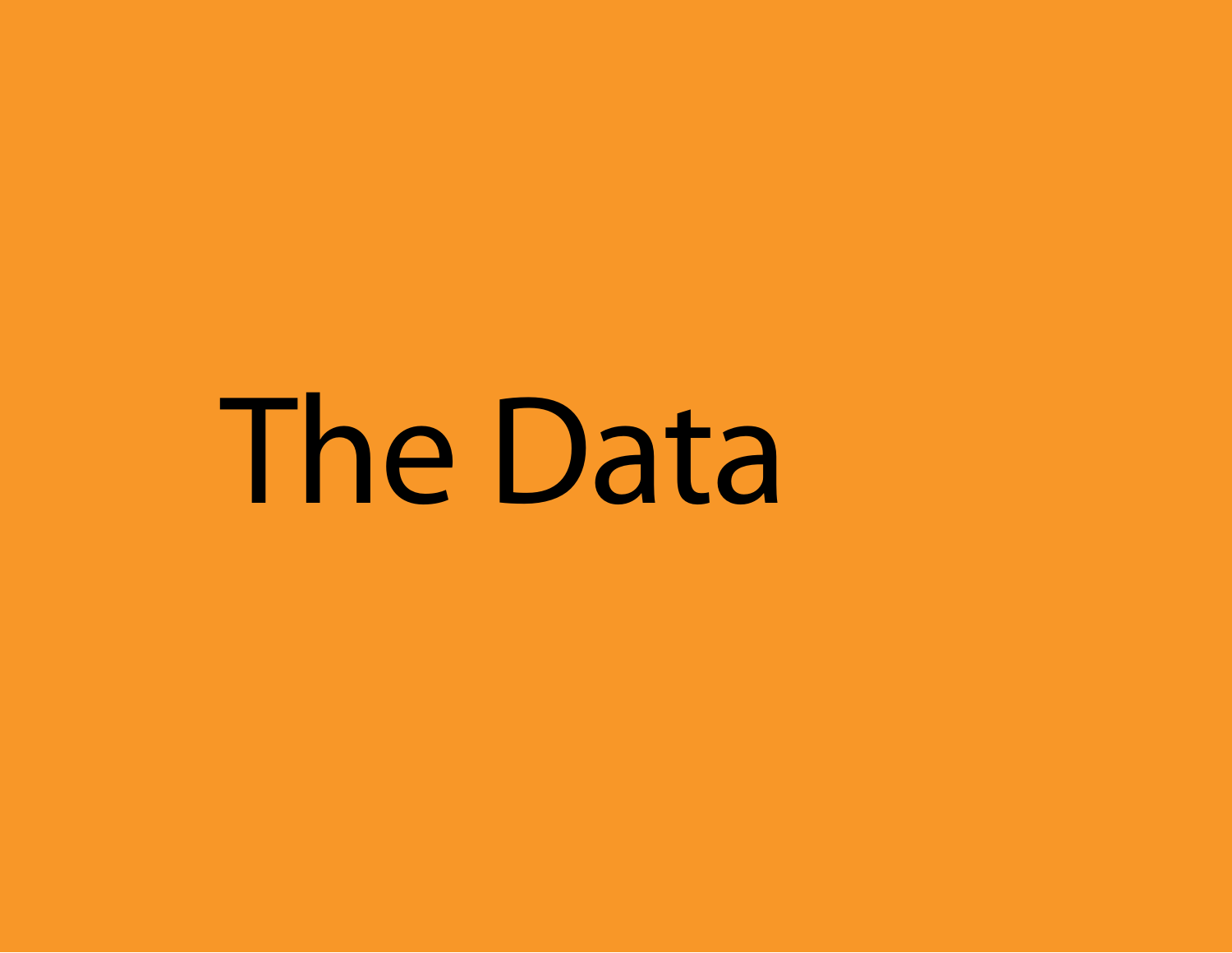|               |                             | Modal Split for Travel, Percent of Trips | Vehicle Ownership    |                        |                           |                             |                            |
|---------------|-----------------------------|------------------------------------------|----------------------|------------------------|---------------------------|-----------------------------|----------------------------|
| City          | Population<br>(2001 Census) | Public<br>Transport                      | Private<br>Transport | Bicycling &<br>Walking | Average Trip<br>Length km | <b>Vehicles Per</b><br>1000 | Passenger Cars<br>Per 1000 |
| Ahmedabad     | 4,500,000                   | 30                                       | 38                   | 32                     | 5.4                       | 371                         | 55                         |
| Bangalore     | 8,625,000                   | 36                                       | 39                   | 25                     | 9.6                       | 283                         | 50                         |
| <b>Bhopal</b> | 1,433,000                   | 28                                       | 19                   | 53                     | 3.1                       | 189                         | 24                         |
| Chennai       | 7,014,000                   | 39                                       | 30                   | 31                     | 8.6                       | 226                         | 45                         |
| <b>Delhi</b>  | 13,840,000                  | 48                                       | 19                   | 33                     | 10.2                      | 355                         | 117                        |
| Indore        | 1,759,000                   | 16                                       | 37                   | 47                     | 5.6                       | 257                         | 27                         |
| Jaipur        | 2,032,000                   | 17                                       | 39                   | 44                     | 5.4                       | 359                         | 55                         |
| Mumbai        | 17,702,000                  | 52                                       | 15                   | 33                     | 11.9                      | 54                          | 24                         |
| <b>Mysore</b> | 787,000                     | 26                                       | 23                   | 51                     | 2.5                       | 380                         | 40                         |
| Pune          | 4,200,000                   | 12                                       | 54                   | 33                     | 6.1                       | 335                         | 48                         |
| Rajkot        | 1,002,000                   | 13                                       | 38                   | 49                     | 3.7                       | 403                         | 33                         |
| Surat         | 2,430,000                   | 13                                       | 31                   | 55                     | 5.3                       | 492                         | 55                         |

|                 | Modal Split for Travel, Percent of Trips |                     |                      |                        |                           | Vehicle Ownership           |                            |
|-----------------|------------------------------------------|---------------------|----------------------|------------------------|---------------------------|-----------------------------|----------------------------|
| City            | Population<br>(2001 Census)              | Public<br>Transport | Private<br>Transport | Bicycling &<br>Walking | Average Trip<br>Length km | <b>Vehicles Per</b><br>1000 | Passenger Cars<br>Per 1000 |
| London          | 6,679,699                                | 40                  | 45                   | 14                     | 7.5                       | 356                         | 288                        |
| Paris           | 10,661,937                               | 54                  | 18                   | 28                     | 8.3                       | 383                         | 338                        |
| <b>New York</b> | 18,409,019                               | 54                  | 35                   | 11                     | 16.7                      | 459                         | 412                        |